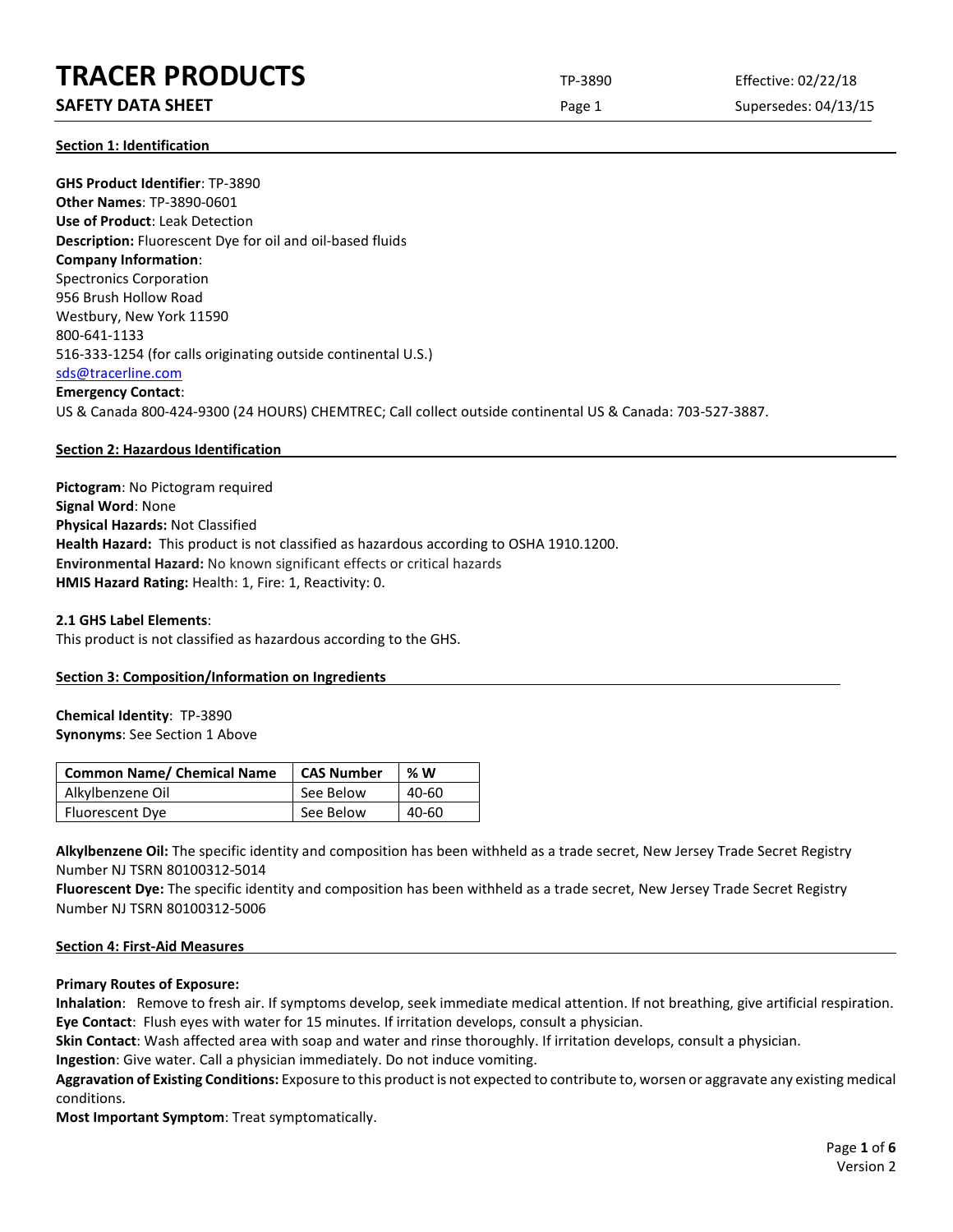### **Section 5: Fire-Fighting Measures**

**Flash Point:** >190°F (87.7°C)

**Test Method:** Setaflash Closed Cup

**Explosive Limit:** LEL (%): No data available; UEL (%): No data available

**Autoignition Temperature:** No data available

**Unusual Fire and Hazardous Combustion and Decomposition Products:** Smoke, soot, and toxic/irritating fumes (i.e., carbon dioxide, carbon monoxide, etc.). Oxides of nitrogen and carbon.

**Fire and Explosion Hazards:** May liberate irritating or toxic vapors during combustion or decomposition.

**Extinguishing Media:** Based on the NFPA guide, use dry chemical, carbon dioxide, water mist, water jet sprays, halogen, or alcohol foam suitable for Class B fires. Use water to cool containers exposed to fire. For large fires, use water spray, fog or alcohol foam, thoroughly drenching the burning material.

**Unsuitable Extinguishing Media:** High volume water with full jet. Oxidizers and reducers.

**Fire-Fighting Procedures/Equipment:** Fire fighters and others who may be exposed to the products of combustion should be equipped with NIOSH-approved, positive-pressure, self-contained breathing apparatus (SCBA) and full protective clothing. Water can be used to cool and protect containers and surroundings.

### **Section 6: Accidental Release Measures**

### **Non-Emergency Personnel**:

General Advice: Avoid inhalation and contact with skin, eyes, or clothing. Wash hands and face before eating, drinking, or using tobacco products.

Personal Protective Equipment Needed: Wear impervious gloves, shoes, and protective clothing

### **Emergency Personnel**:

Suitable Protective Gear: Wear impervious gloves, shoes and protective clothing.

Unsuitable Protective Gear: Not Applicable

**Environmental Precautions**: Prevent any contamination of local soils and water supply. Prevent ground water infiltration or any ground penetration. Avoid the spreading or entering into watercourses by using sand, soil, or other types of barriers. If contamination into water course or sewage system, alert appropriate authorities.

### **Containment/Clean-up Methods**:

Containment & Recovery of Product: Contain with absorbent material, such as clay, soil, universal binding medium, or any commercially available absorbent. Shovel reclaimed dye and absorbent into a recovery or salvage drums for disposal. For larger spills, transfer to a salvage tank for recovery or safe disposal. Any residues should be treated like a small spill. This is not a RCRA hazardous waste per Title 40 CFR 261. Stop material from contaminating soil, or from entering sewers or bodies of water. For larger spills, transfer to a salvage tank for safe recovery/disposal. Residues are treated as small spills.

Disposal**:** Either incinerate or land fill in accordance with applicable local, state and federal regulations.

### **Section 7: Handling and Storage**

**Handling Precautions:** Use product only in well ventilated areas. Avoid breathing in mists or vapors from a heated product. Avoid formation of mists. Avoid heating product near flash point. Avoid prolonged or repeated contact with skin. Handle in ambient temperature.

**Storage Conditions:** Store in a cool, dry, well-ventilated area away from heat, ignition sources, and direct sunlight. Always keep containers tightly closed. Store away from oxidizing and reducing agents.

**Personal Hygiene:** Wash hands before breaks and at the end of the work day. Do not carry cleaning clothes used to absorb product in clothing. General hygiene measures for chemicals apply.

**Empty Container Precautions:** Do not reuse empty container for any purpose.

**Special Warnings:** Hot organic chemical vapors or mists can suddenly and without warning combust when mixed with air.

### **Section 8: Exposure Controls/Personal Protection**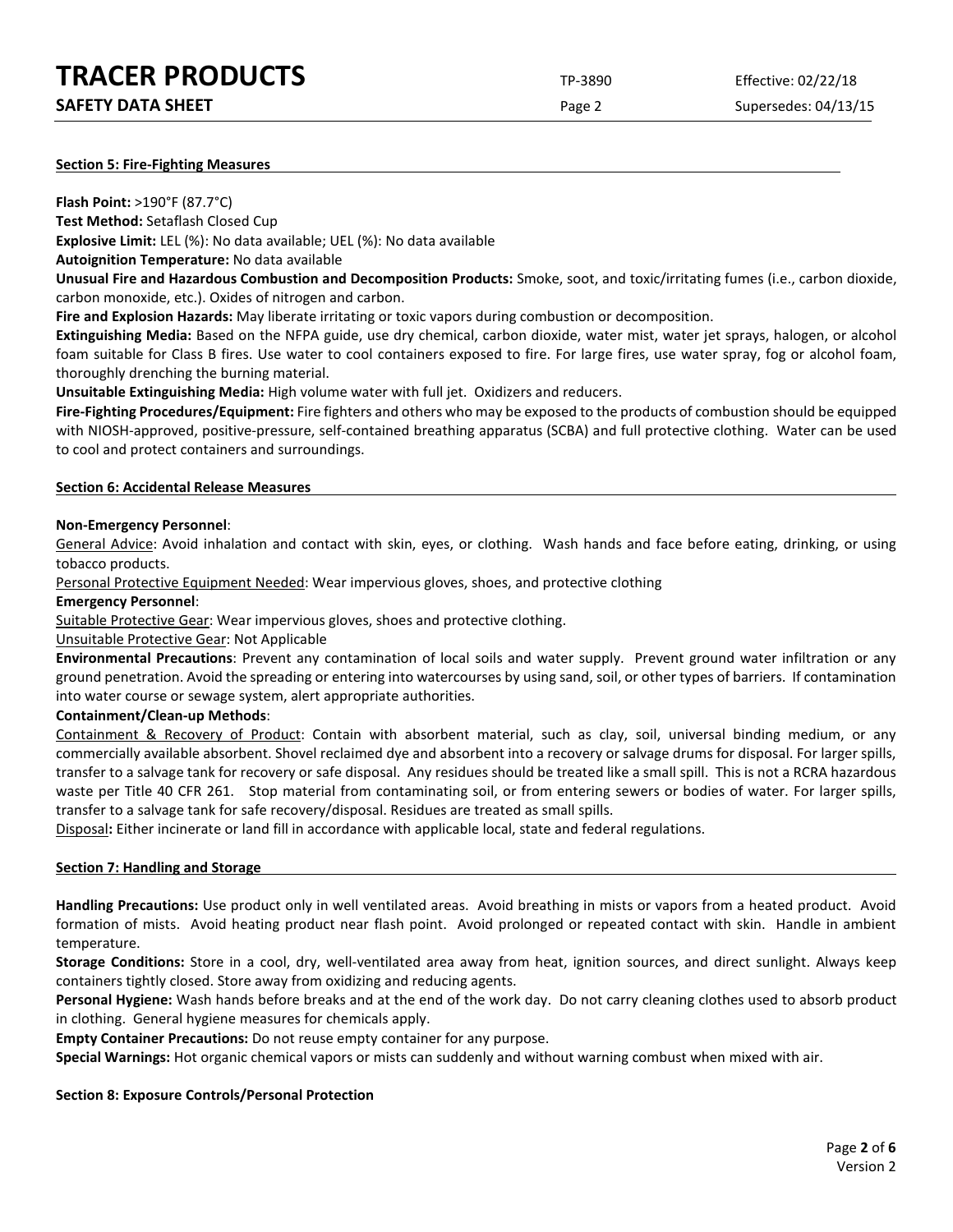| <b>TRACER PRODUCTS</b>   | TP-3890 | Effective: 02/22/18  |
|--------------------------|---------|----------------------|
| <b>SAFETY DATA SHEET</b> | Page 3  | Supersedes: 04/13/15 |

**Occupational Exposure Limits**: No exposure limits have been established for this product.

### **Biological Exposure Limits**: No data available

**Engineering Controls/Ventilation**: Maintain airborne concentrations below the established exposure limits by providing adequate ventilation. General (dilution) ventilation should be acceptable. Additional local exhaust ventilation is recommended where dusts, mists or vapors may be released.

### **Airborne Oil Mist Exposure Limits:**

ACGIH TLV:  $5mg/m<sup>3</sup>$ , 8 hr. ACGIH STEL:  $10 \text{mg/m}^3$  OSHA PEL:  $5 \text{mg/m}^3$  8 hr.

### **Personal Protective Equipment**:

Respiratory Protection: Avoid breathing vapor and/or mist. If occupational exposure limits are exceeded wear NIOSH/OSHA approved equipment. Use a respiratory protection fitted with a combination filter A-P3 for short term use. High airborne concentrations may necessitate the use of self-contained breathing apparatus (SCBA) or a supplied air respirator. Respiratory protection programs must be in compliance with 29 CFR 1910.134.

Skin Protection: Wear protective clothing and appropriate impervious gloves.

Eye Protection: Wear safety goggles with peripheral coverage approved to EU Standard EN 166, AS/NZS 1337. An eye wash facility should be readily available.

Hand Protection: When in contact with material, be sure to use proper gloves approved to standards (Europe: EN 374, U.S.: F739, & AS/NZS: 2161). Gloves made from neoprene, nitrile or butyl rubber may provide suitable chemical protection.

Hygiene Measures: Wash thoroughly after handling, especially before eating, drinking, smoking, or using restroom facilities.

### **Section 9: Physical and Chemical Properties**

**Physical State**: Liquid **Appearance**: Dark Red **Odor**: Light blend petroleum **Odor Threshold**: No data available **pH**: no data available **Melting Point**: No data available **Freezing Point**: No data available **Initial Boiling Point**: No data available **Boiling Range**: >540°F (282.2°C) **Evaporative Rate**: No data available **Solid Flammability**: No data available **Gas Flammability**: No data available **Upper Explosive Limit**: No data available **Lower Explosive Limit**: No data available **Vapor Pressure 68**° **F (20**° **C)**: No data available **Vapor Density (Air=1)**: No data available **Relative Density**: 0.875 **Solubility in Water**: Not soluble **Partition Coefficient: n-octanol/water**: No data available **Auto-ignition Temperature**: No data available **Decomposition Temperature**: No data available **Viscosity at 40°C**: No data available **Viscosity at 100°C**: No data available **Percent Volatile by Volume (%)**: 0 **Evaporation Rate (Butyl Acetate=1)**: < 0.01 **Volatile Organic Content (VOC) Component**: None

**Note:** The physical data presented above are typical values and should not be construed as a specification.

**Section 10: Stability and Reactivity**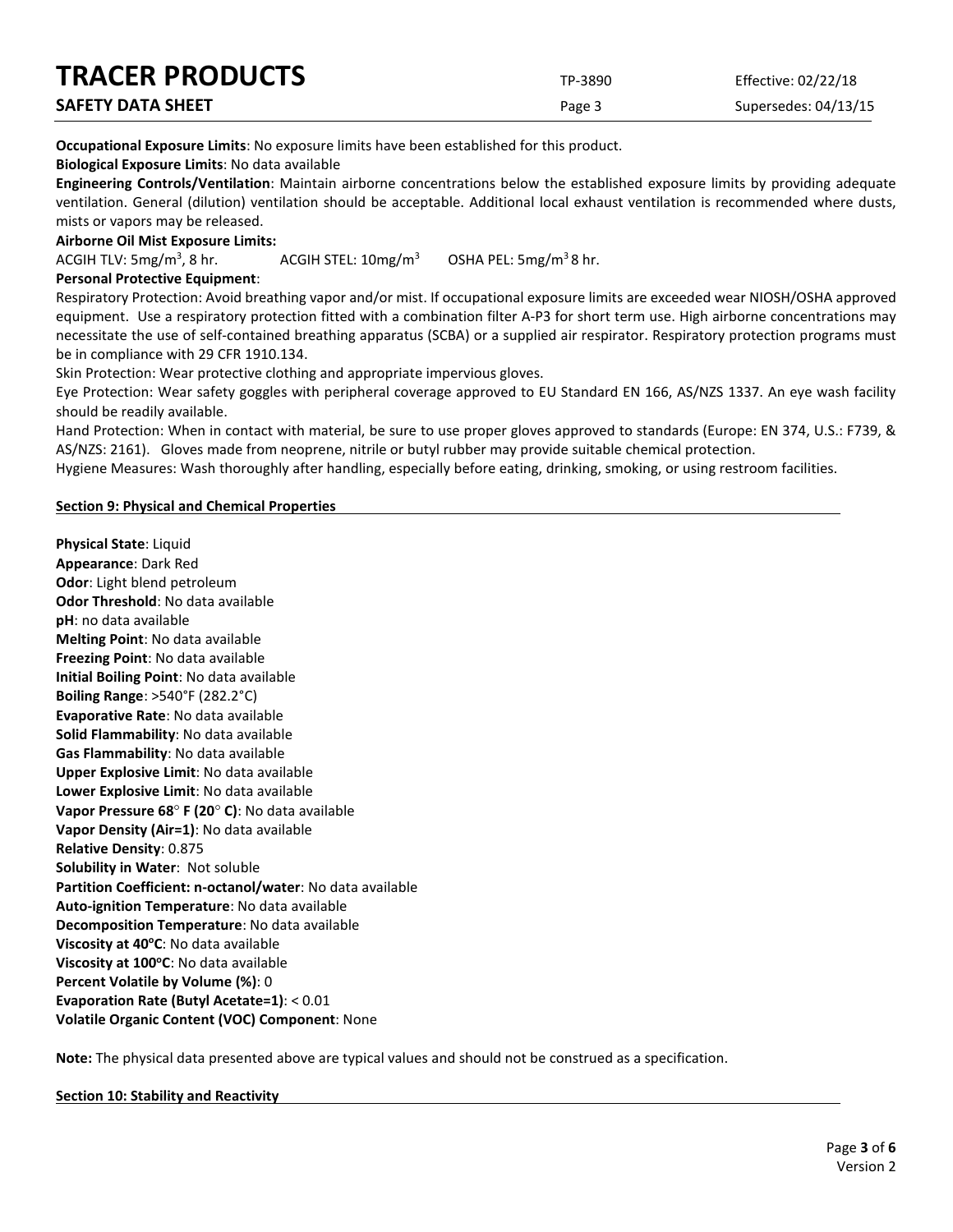| <b>TRACER PRODUCTS</b> | TP-3890 | Effective: 02/22/18  |
|------------------------|---------|----------------------|
| SAFETY DATA SHEET      | Page 4  | Supersedes: 04/13/15 |

**Reactivity**: This product is non-reactive under ambient conditions

Stability: Stable under normal conditions of use. Can decompose slowly with localized heating over 300°C

**Conditions to Avoid**: High temperatures & a source of ignition. Toxic fumes may be released if product is heated above decomposition point.

**Incompatible Materials**: Strong Acids, Strong oxidizing agents, and Reducing agents

Hazardous Decomposition Products: In the event of combustion, CO and CO<sub>2</sub> will be formed.

**Hazardous Polymerization**: Will not occur

### **Section 11: Toxicological Information**

|                               |        | Alkylbenzene Oil  | <b>Fluorescent Dye*</b> |
|-------------------------------|--------|-------------------|-------------------------|
| Oral LD <sub>50</sub> mg/kg   | Rat    | >5,000            | >5,000                  |
| Dermal LD <sub>50</sub> mg/kg | Rabbit | No data available | >2,000                  |
| Inhalation LC <sub>50</sub>   | Rat    | No data available | 2.18                    |
| Eye Irritation                | Rabbit | Not Irritating    | Mild Irritant           |
| Skin Irritation               | Rabbit | Not Irritating    | Mild Irritant           |

\*Results based on test of similar product

### **Carcinogenicity**:

| <b>Carcinogenicity</b> | <b>ACGIH</b> | <b>IARC</b> | <b>NTP</b> | <b>OSHA</b> |
|------------------------|--------------|-------------|------------|-------------|
| Alkylbenzene Oil       | Nο           | N٥          | N٥         | N٥          |
| <b>Fluorescent Dye</b> | No           | N٥          | N٥         | N٥          |

Summary Comments: According to ACGIH, IARC, NTP, and OSHA, the alkylbenzene oil and fluorescent dye are not considered to be a hazardous carcinogen to humans.

**Reproductive Toxicity**: No data available

**STOT-single exposure**: May cause respiratory irritation

**STOT-repeated exposure**:

|                    |     | Alkylbenzene Oil  | <b>Fluorescent Dye</b> |
|--------------------|-----|-------------------|------------------------|
| Oral mg/kg         | Rat | No data available | No data available      |
| Dermal mg/kg       | Rat | No data available | 980                    |
| Inhalation mg/l/4h | Rat | No data available | 1.000                  |

### **Aspiration Hazard**: No

**Likely Routes of Exposure**: Eyes, skin and respiratory tract **Symptoms**:

Eye Contact: May cause mild irritation Skin Contact: May cause mild irritation

Inhalation: May cause mild irritation

Ingestion: May cause gastrointestinal irritation

### **Section 12: Ecological Information**

## **Toxicity**:

|                                   | Alkylbenzene Oil  | <b>Fluorescent Dye</b> |
|-----------------------------------|-------------------|------------------------|
| Fish $LD_{50}$ 96hr mg/l          | No data available | >100                   |
| Crustacean EC <sub>50</sub> mg/l  | No data available | >10.000                |
| Algae EC <sub>50</sub> 72hr. mg/l | No data available | >100                   |

**NOEL:** No observed adverse effect level

**Persistence & Degradability**: No data available **Bioaccumulation Potential**: No data available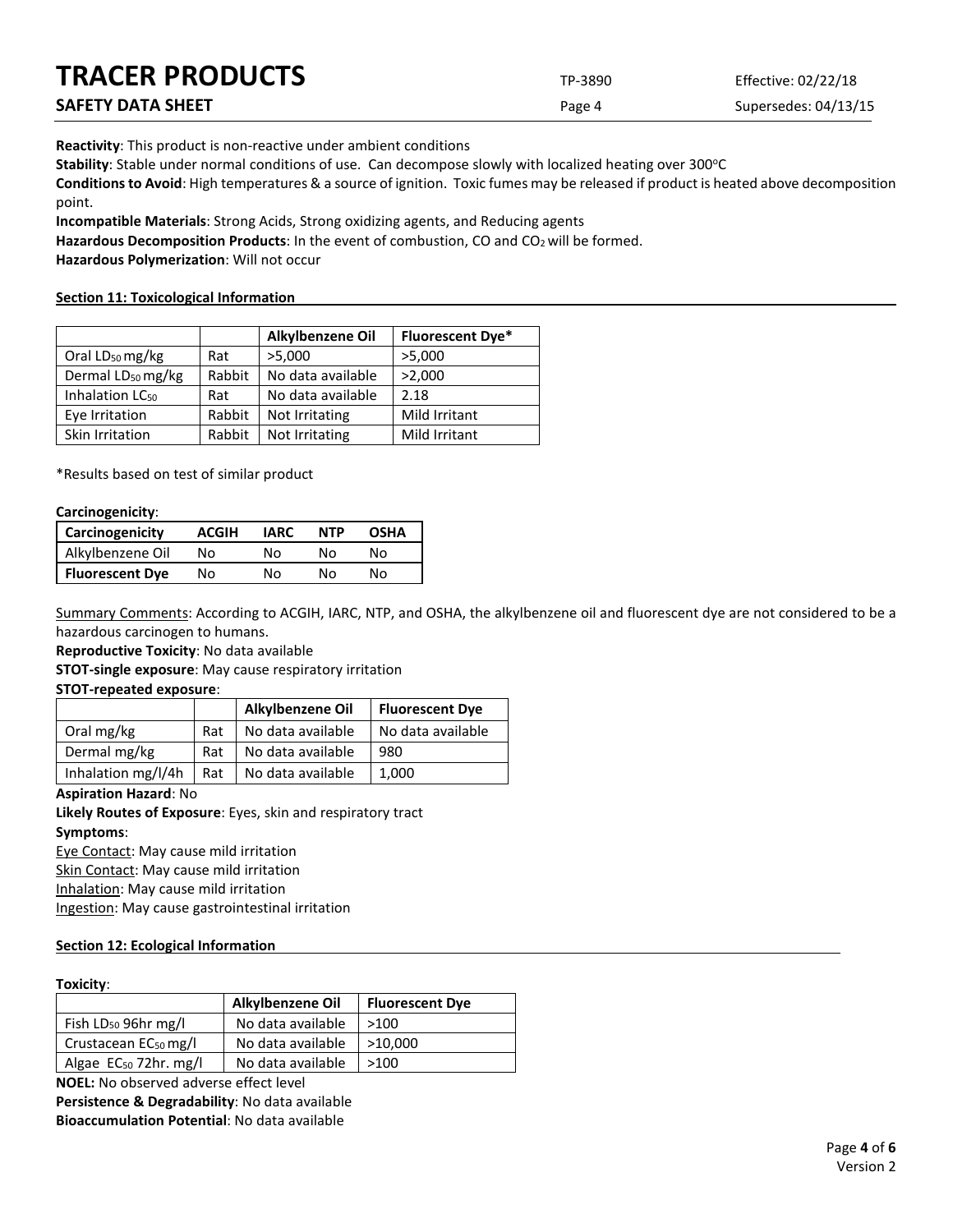## **SAFETY DATA SHEET** SUPERFOUR SAFET ASSEMBLY 2009 THE Page 5 Supersedes: 04/13/15

**Mobility in Soil**: No data available **Behavior in Sewage Plants:** No data available **PBT vPvB:** The substance is not PBT / vPvB

### **Section 13: Disposal Considerations**

**General Statements:** Federal regulations may apply to empty container. State and/or local regulations may be different.

**Disposal:** Recover or recycle if possible, otherwise, dispose of in accordance with all local, state, and federal regulations. Sewage disposal is discouraged

**Special Instructions:** Be sure to contact the appropriate government environmental agencies if further guidance is required. Do not remove labels from container until container is cleaned properly. Containers can be reused or disposed of by landfill or incineration if appropriate to local law. Water with cleaning agents is required

**Hazardous Waste Number:** Not a RCRA hazardous waste

### **Section 14: Transport Information**

**General Comments**: This product is not classed as hazardous or regulated for transport under 49 CFR, IATA/ICAO, or IMDG **49 CFR: DOT Shipping Name:** Not Regulated

**DOT Label:** Not Applicable **DOT Identification No.:** Not Applicable; Nonregulated shipments by air under 49 CFR, IATA/ICAO AND IMO **Transport by Road/Rail (ADR/RID): UN Proper Shipping Name:** Not Applicable **Transport Hazard Class:** Not Applicable **Packing Group:** Not Applicable **Classification Code:** Not Applicable **LQ (ADR 2013):** Not Applicable **LQ (ADR 2009):** Not Applicable **Environmental Hazard:** Not Applicable **Tunnel Restriction Code:** Not Applicable **Transport by Sea (IMDG): UN Proper Shipping Name:** Not Applicable **Transport Hazard Class:** Not Applicable **Packing Group:** Not Applicable **Marine Pollutant:** Not Applicable **Environmental Hazard:** Not Applicable **Transport by Air (IATA): UN Shipping Name**: Not Applicable **Transport Hazard Class**: Not Applicable **Packing Group Number**: Not Applicable **Environmental Hazards**: Not Applicable **Special Precautions for User:** Unless otherwise specified, general measures for safe transport must be followed **Transport in Bulk:** Non-dangerous material according to transport regulations

### **Section 15: Regulatory Information**

### **Inventory Status:**

Alkylbenzene Oil: is listed or excluded from listing on TSCA, DSL, & AICS inventories Fluorescent Dye: is listed or excluded from listing on TSCA, DSL, AICS, IECSC, & ENCS inventories **SARA Title III Information**: This product contains no chemicals subject to the reporting requirements of Section 313 of the emergency planning and community right to know act.

**SARA - Section 302-Extremely Hazardous Substances:** No regulated ingredients.